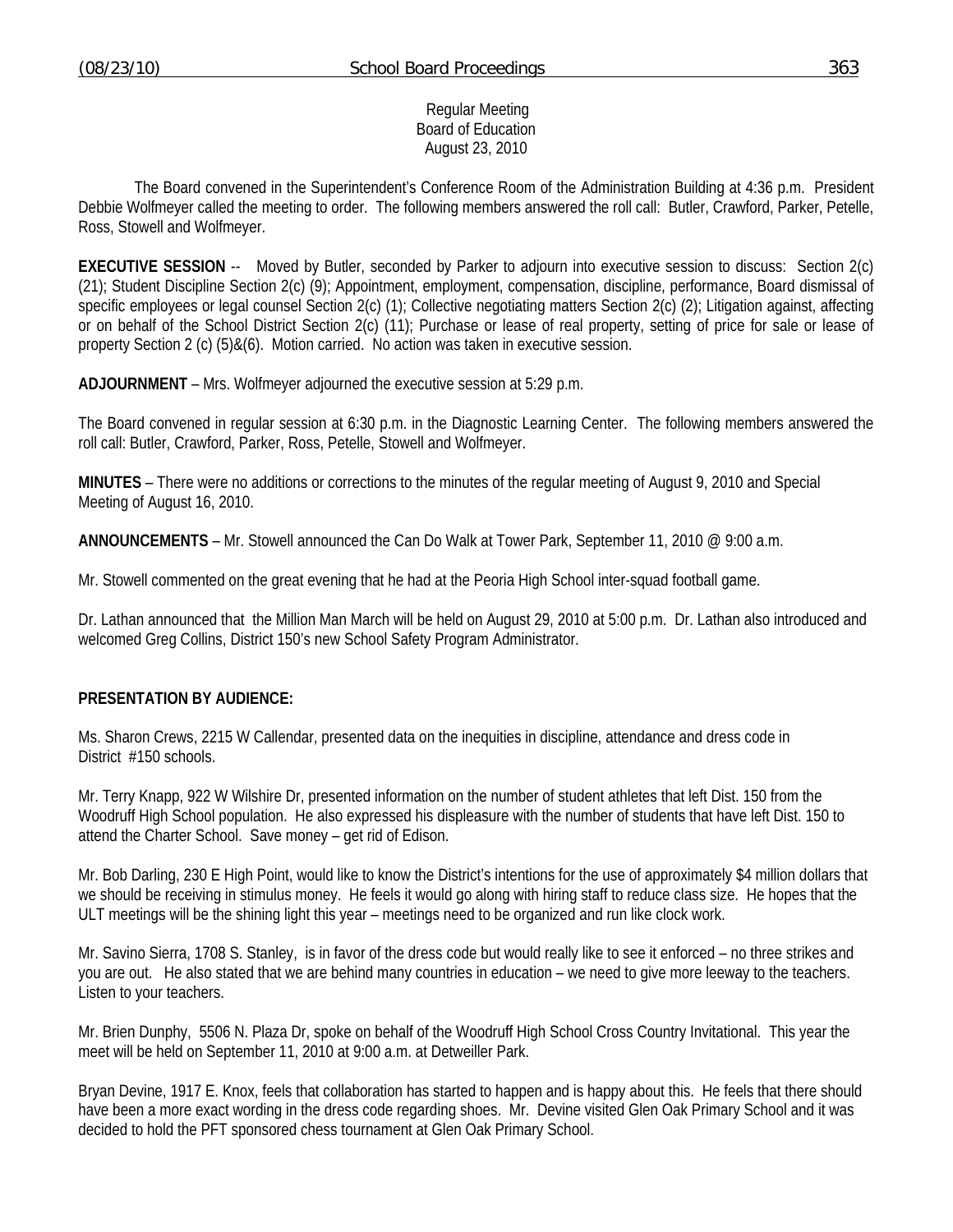**PRESENTATION BY SCHOOLWIRES:** A presentation was made via speaker phone by Bill Reynolds on the Schoolwires concept. Schoolwires is a website package being voted on at tonight's Board of Education meeting. Schoolwires is designed to meet the needs of each department and/or school, parents, students as well as teachers.

Questions were asked by Board Members and answered by members of District 150 Technology Department and Bill Reynolds, a representative of Schoolwires.

# **SUPERINTENDENT RESPONSE TO AUDIENCE PRESENTATIONS**

Dr. Lathan recapped many things: The principals and their ULT teams will be meeting on August 24, 2010.

Dress code is the first step in reference to expectations and will be revised if needed. She is excited about the opening of the new schools and will do what she can to get the support needed for the Woodruff Invitational.

She also introduced the following new staff members that were in attendance:

Ava Hoffer - Pre-K – 8 Curriculum Director Dr. Latoya Kennedy - Chief Instructional Officer Shameka Sykes-Patterson, - Literacy/Social Studies Coordinator Scott Delawder - Director of Technology Dr. David Kinney - Comptroller/Treasurer

## **INFORMATION ITEMS – REPORTS FROM SUPERINTENDENT AND STAFF** –

- 1. GOAL 1 STUDENT ACHIEVEMENT Update on high school dress code – Mrs. Ross encouraged parents to review what their child is wearing to school and and make sure their clothing meets the dress code guidelines. She also said that Mr. Cannon and the ELITE program are developing PSA's on the dress code. The policy and conditions are listed on the District 150 website.
- 2. GOAL 2 FISCAL RESPONSIBILITY

PURCHASE ORDERS OVER \$2,500 – Dr. Kinney presented this report for the Board's review. Questions were asked and answered regarding the report.

## 3. GOAL 3 – QUALITY STAFF

## 4. GOAL 4 – SAFE, CARING ENVIRONMENTS

Update on construction projects by Mr. Russ Budzban. Glen Oak and Harrison have cleaning crews working on the inside. The outside has a few minor construction projects ongoing but will not be an interruption to school. Mr. Budzban gave a handout to members of the Board with construction completion percentages. All projects should be close to 100% complete except window projects that will be done after school hours with no interruption to school. Members of the District maintenance crew have been working side by side with the construction crews to have things ready by the start of school. Updates on roofing projects were also given by Mr. Budzban.

## 5. GOAL 5 – CULTURE OF CUSTOMER SERVICE

Report of Requests under the Freedom of Information Act and Status of Such Requests:

Since our last Board meeting report on August 9, 2010, we have received thirteen (13) NEW Freedom of Information Act requests. Of these new requests, eight (8) were filled and five (5) are pending. Of the two (2) pending requests noted on the August 9, 2010 Board report, one (1) is still in pending status and one (1) was filled.

We have received one hundred eighteen (118) requests for this calendar year.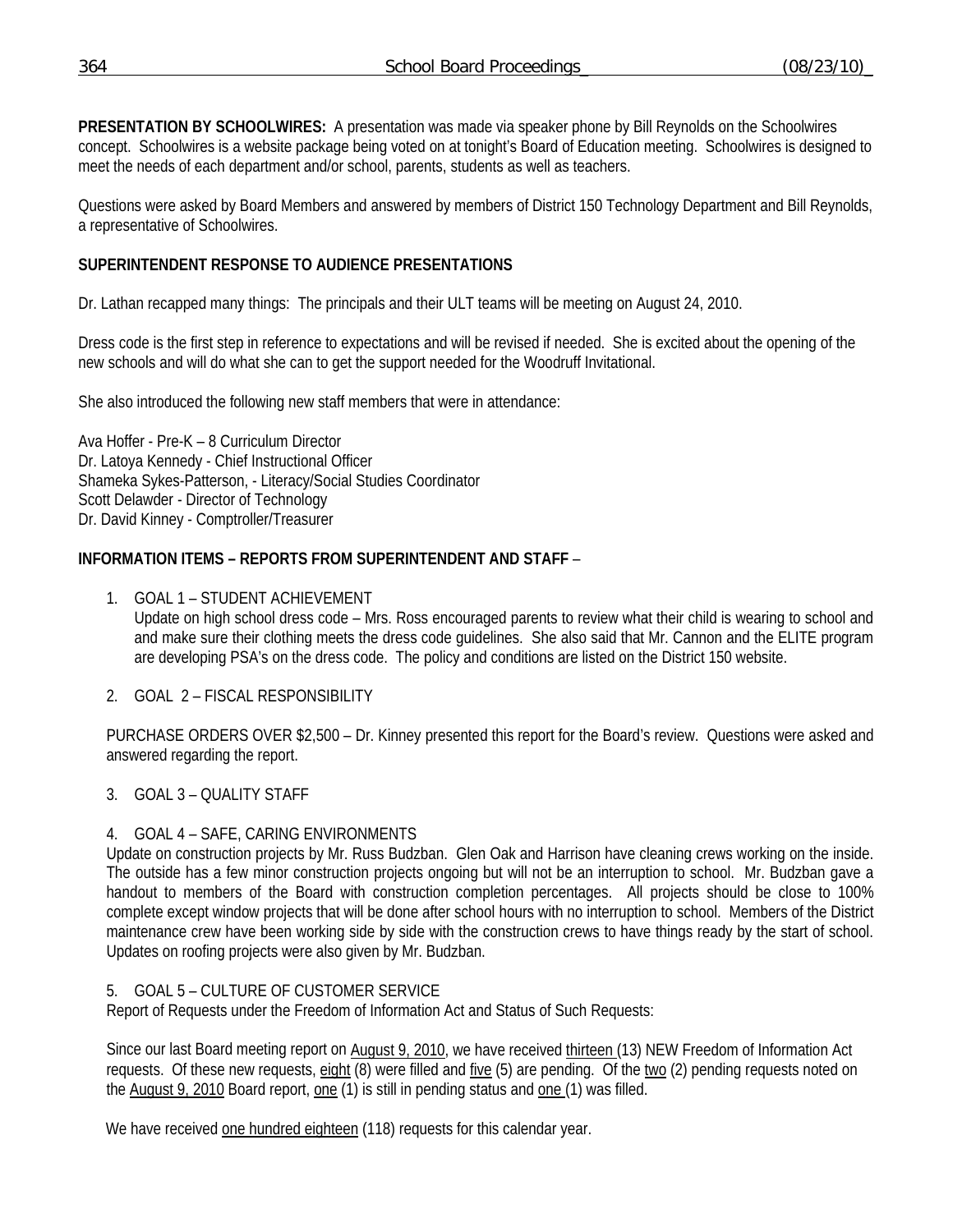### **CONSENT AGENDA –**

ADOPTION OF CONSENT CALENDAR – Moved by Stowell, seconded by Butler, adoption of the consent calendar.

On roll call, 7 ayes. Motion carried.

GIFTS TO SCHOOL DISTRICT – Moved by Stowell, seconded by Butler, that the following donations be accepted and letters of appreciation sent to the donors.

The following donations were made in memoriam of Patricia Morgan, a former District 150 teacher, to the Special Education fund:

\$20.00 donated by Darell & Shirley Seelye \$20.00 donated by Gene & Sandy Welker \$10.00 donated by Nancy L. Coon \$20.00 donated by Judy Smith \$5.00 donated by Wally MacDonald \$25.00 donated by Robert & Joan Morgan \$100.00 donated by Karen Logue \$50.00 donated by Ron & Prima Azbell

Student uniform pants, valued by the donor at \$50.00, to Knoxville Center for Student Success by Riz Flickinger \$200.00 donated by Joyce Smith to the Knoxville Center for Student Success to be used for Student Incentives \$500.00 donated by First Methodist Church Altrusa Club to the Knoxville Center for Success to be used for the Horseback Riding Outreach

Maytag Heavy Duty/Large Capacity Washing Machine, valued by the donor at \$100.00, to Charter Oak Elementary

On roll call, 7 ayes. Motion carried.

PAYMENT OF BILLS – Moved by Stowell, seconded by Butler, that the Board of Education approve the payment of bills.

| <b>DESCRIPTION</b>                  | <b>BALANCE SHEET</b> | <b>REVENUE</b> | EXPENSE    | <b>TOTAL</b> |
|-------------------------------------|----------------------|----------------|------------|--------------|
| EDUCATIONAL FUND                    | 3,365.82             | 0.00           | 221,702.80 | 225,068.62   |
| <b>OPERATIONS, BLDG &amp; MAINT</b> | 0.00                 | 0.00           | 49.312.23  | 49.312.23    |
| TRANSPORTATION                      | 0.00                 | 0.00           | 16,135.56  | 16,135.56    |
| CAPITAL PROJECTS                    | 0.00                 | 0.00           | 22,783.51  | 22,783.51    |
| CAPITAL IMPROVEMENTS                | 0.00                 | 0.00           | 86.071.90  | 86.071.90    |
| <b>FUND SUMMARY TOTAL</b>           | 3,365.82             | 0.00           | 396,006.00 | 399,371.82   |

On roll call, 7 ayes. Motion carried.

HUMAN RESOURCE REPORT – Moved by Stowell, seconded by Butler, that the Board of Education approve the following human resource report as presented by the administration.

| On roll call, 7 ayes. Motion carried.                  |                       |
|--------------------------------------------------------|-----------------------|
| <b>Certified Personnel</b>                             | <b>Effective Date</b> |
| <b>Appointments</b>                                    |                       |
| Administrators                                         |                       |
| Foreman, Kristen - Dean / Peoria High                  | 08/23/10              |
| Lindholm, Rebecca - Title I / ELL Director             | 08/24/10              |
| Warr, Charles - Assistant Principal / Thomas Jefferson | 08/23/10              |
| Welsh, Katherine - Special Education Coordinator       | 08/24/10              |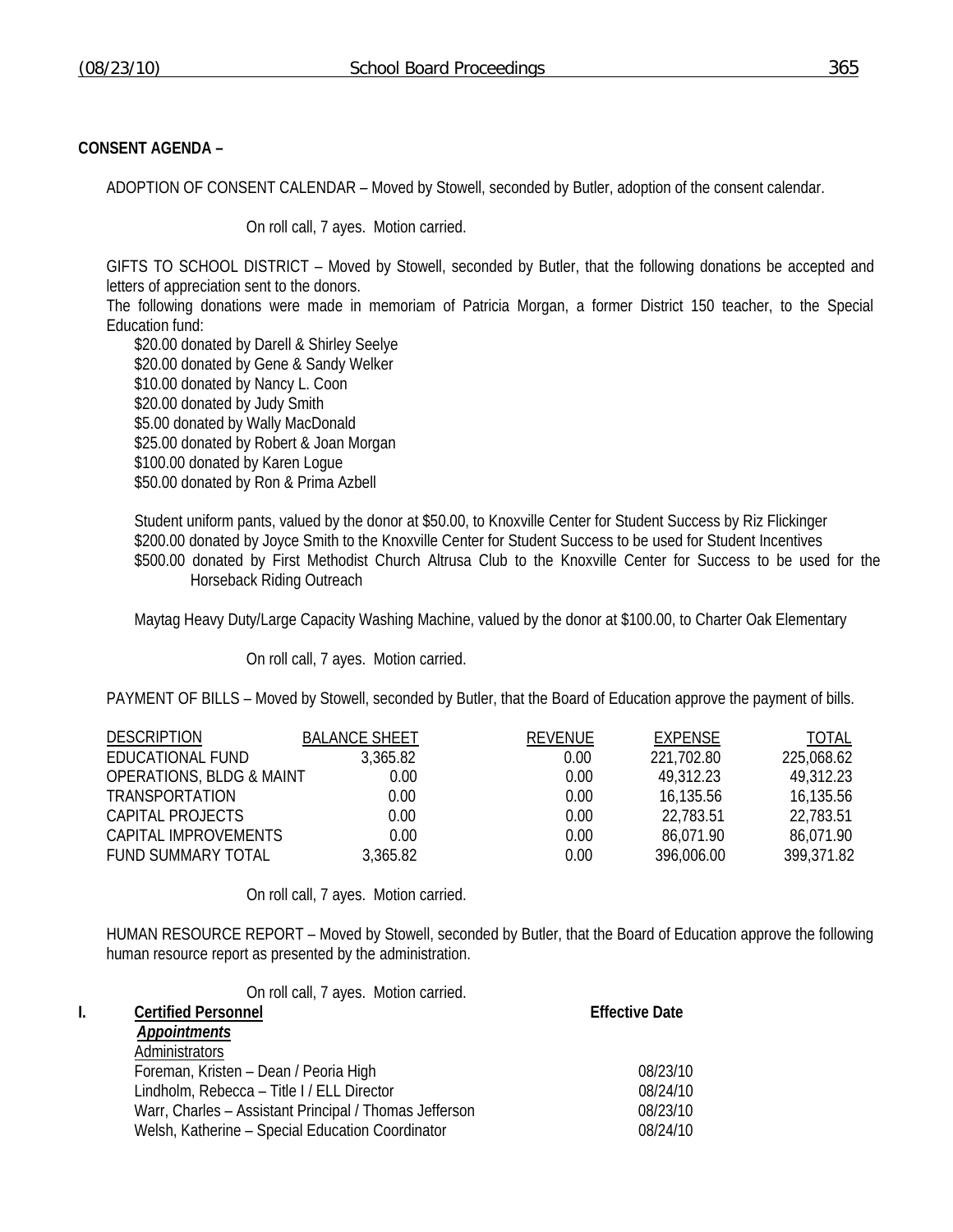| 08/30/10 |
|----------|
|          |

 Dolanc, Sean – Mark Bills / Boy's Basketball Coach Donahue, Becky – Mark Bills / Girl's Softball Coach Donahue, Scott – Mark Bills / Girl's & Boy's Basketball Coach

| <b>Teachers</b>                                                                                                                 | 08/30/10 |
|---------------------------------------------------------------------------------------------------------------------------------|----------|
| Boulton, Russel - Irving / Music                                                                                                |          |
| Chieu, Annie - Peoria High / Math                                                                                               |          |
| Fink, Ashley - Northmoor-Edison / Kindergarten                                                                                  |          |
| Ganschow, Erin - Whittier / Music                                                                                               |          |
| Hoerr, Polly - Von Steuben / 8 <sup>th</sup> Grade Science & Social Studies                                                     |          |
| Johnson, Roshawn - Whittier / 3rd Grade<br>Knight, Katie - Manual High / Special Education                                      |          |
| Marciniak, Dolores - Manual High / Special Education                                                                            |          |
| Maughan, Heather - Harrison / Music                                                                                             |          |
| Robison, William - Manual High / 7 <sup>th</sup> & 8 <sup>th</sup> Grade Social Studies                                         |          |
| Schroeder, Dixie - Manual High / English                                                                                        |          |
| Shafer-Wilson, Suzanne - Peoria High / Art                                                                                      |          |
| Sher, Erica - Peoria High / Art                                                                                                 |          |
| Smiley, Elizabeth - Thomas Jefferson / Music                                                                                    |          |
| Szilvester, Lindsay - Garfield / Science & Social Studies & LA Prep                                                             |          |
| Van Ollefen, Erica - Kellar / Art                                                                                               |          |
| Watson, Sharon - Columbia / Special Education (Part Time)<br>Wettstein, Diane - Lincoln / 7 <sup>th</sup> Grade / Language Arts |          |
| <b>Social Worker</b>                                                                                                            |          |
| Schoomaker, Alicia - Trewyn                                                                                                     | 08/24/10 |
|                                                                                                                                 |          |
| <b>Tutors</b><br>Buzzell, Tracy - Christ Lutheran School                                                                        | 08/30/10 |
| Reinhart, Janet - Christ Lutheran School                                                                                        |          |
| Van Houten, Maria - Christ Lutheran School                                                                                      |          |
|                                                                                                                                 |          |
| Teachers - Returned from Reduction in Force                                                                                     | 08/30/10 |
| Bain, Leeann - Garfield / 3rd Grade                                                                                             |          |
| Bennett, Lindsey - Franklin-Edison / Literacy Teacher                                                                           |          |
| Butler, Amy - Von Steuben / 7 <sup>th</sup> Grade Social Studies & Science                                                      |          |
| Carballido, Jorge - Richwoods High / Special Education<br>Cunningham, Katie - Thomas Jefferson / 4 <sup>th</sup> Grade          |          |
| Fauser, Danielle - Hines / 1 <sup>st</sup> Grade                                                                                |          |
| Glover, Molly - Hines / Science Prep                                                                                            |          |
| Guinee, Trish - Math/Science Coordinator (200 Days)                                                                             | 08/24/10 |
| Harland, Hayley - Franklin-Edison / 4 <sup>th</sup> Grade                                                                       |          |
| Hiller, Carrie - Irving / 2 <sup>nd</sup> Grade                                                                                 |          |
| Kruse, Jennifer - Kellar / Intervention Specialist                                                                              |          |
| Maloney, Kathleen - Garfield / 3rd Grade                                                                                        |          |
| Turnbull, Charity - Franklin-Edison / 5 <sup>th</sup> Grade                                                                     |          |
| Williams, Sally - Hines / 2 <sup>nd</sup> Grade                                                                                 |          |
| Williams, Shawn - Garfield / LA & PE Prep<br>Zacovic, Jody - Mark Bills / 7 <sup>th</sup> & 8 <sup>th</sup> Grade LA & History  |          |
|                                                                                                                                 |          |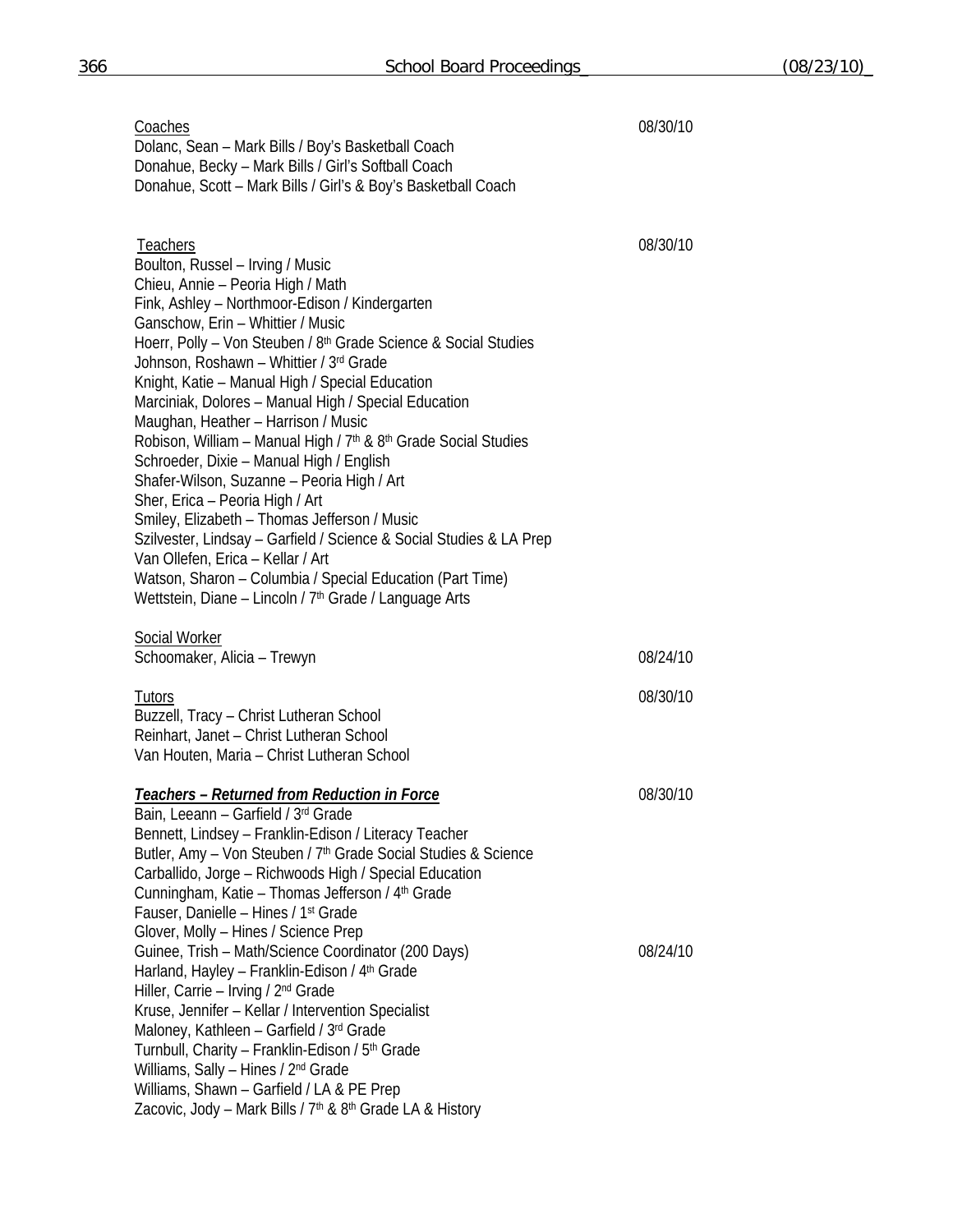|     | <b>Return from Medical Leave</b><br><b>Teachers</b>                                                                                                                                                                                                                                                                                                     |                                                          |
|-----|---------------------------------------------------------------------------------------------------------------------------------------------------------------------------------------------------------------------------------------------------------------------------------------------------------------------------------------------------------|----------------------------------------------------------|
|     | George, Laura - Hines / 4th Grade<br>Medvesky, Angela - Trewyn / 6 <sup>th</sup> Grade Language Arts<br>Moton, McKinley - Columbia / ACE Teacher<br>Rodgers, Laura - Trewyn / Assistant Principal<br>Warr, Charles - Thomas Jefferson / Assistant Principal                                                                                             | 08/30/10<br>08/30/10<br>08/30/10<br>08/30/10<br>08/23/10 |
|     | <b>Retirements</b><br>Teachers<br>Davis, Barbara - Columbia / Special Education 7 <sup>th</sup> Grade                                                                                                                                                                                                                                                   | 08/11/10                                                 |
|     | <b>Rescinded Employment</b><br>Rakestraw, Candice - Teacher / Garfield                                                                                                                                                                                                                                                                                  | 07/27/10                                                 |
|     | <u>Administrative Leave without Pay</u><br>Beavers, Dale - Peoria High / Science Teacher                                                                                                                                                                                                                                                                | 08/24/10                                                 |
|     | <b>Medical Leave of Absence</b><br>Milam, Whitney                                                                                                                                                                                                                                                                                                       | 07/26/10                                                 |
|     | <b>Resignations</b><br><b>Teachers</b><br>McEnaney, Elizabeth - Von Steuben / No Reason Given<br>Seaman, Kelly - From Honorable Dismissal / Moving Out of State                                                                                                                                                                                         | 08/09/10<br>08/10/10                                     |
|     | Social Workers<br>Jones, Carli - Trewyn / Other Employment                                                                                                                                                                                                                                                                                              | 08/09/10                                                 |
| II. | <b>Non-Certified Personnel</b><br><b>Appointments</b><br>Clerical<br>Davis, Lanette - Valeska Hinton (School Year)<br>Hoffman, Debbie - Jamieson (School Year)<br>Ogden, Janet - Administrative Accounting Clerk<br>Marin, Maria - Harrison / Bilingual Services Part-Time                                                                              | 08/24/10                                                 |
|     | Coaches<br>Zedric, Ching - Richwoods High / Head Volleyball Coach                                                                                                                                                                                                                                                                                       | 08/30/10                                                 |
|     | Custodians<br>Armstrong, Kevin - Indefinite Custodian<br>Escalante, Ladislado - Indefinite Custodian / From Honorable Dismissal<br>Kirby, Shamika - Indefinite Custodian / From Driver<br>Robinson, Juan - Indefinite Custodian / From Driver<br>Ross, Darryl - Indefinite Custodian / From Monitor<br>Tiff, Emily – Indefinite Custodian / from Driver | 08/24/10                                                 |
|     | <b>Grow Your Own</b><br>Hamer, Ruthie<br>Woods, Hortense                                                                                                                                                                                                                                                                                                | 08/16/10                                                 |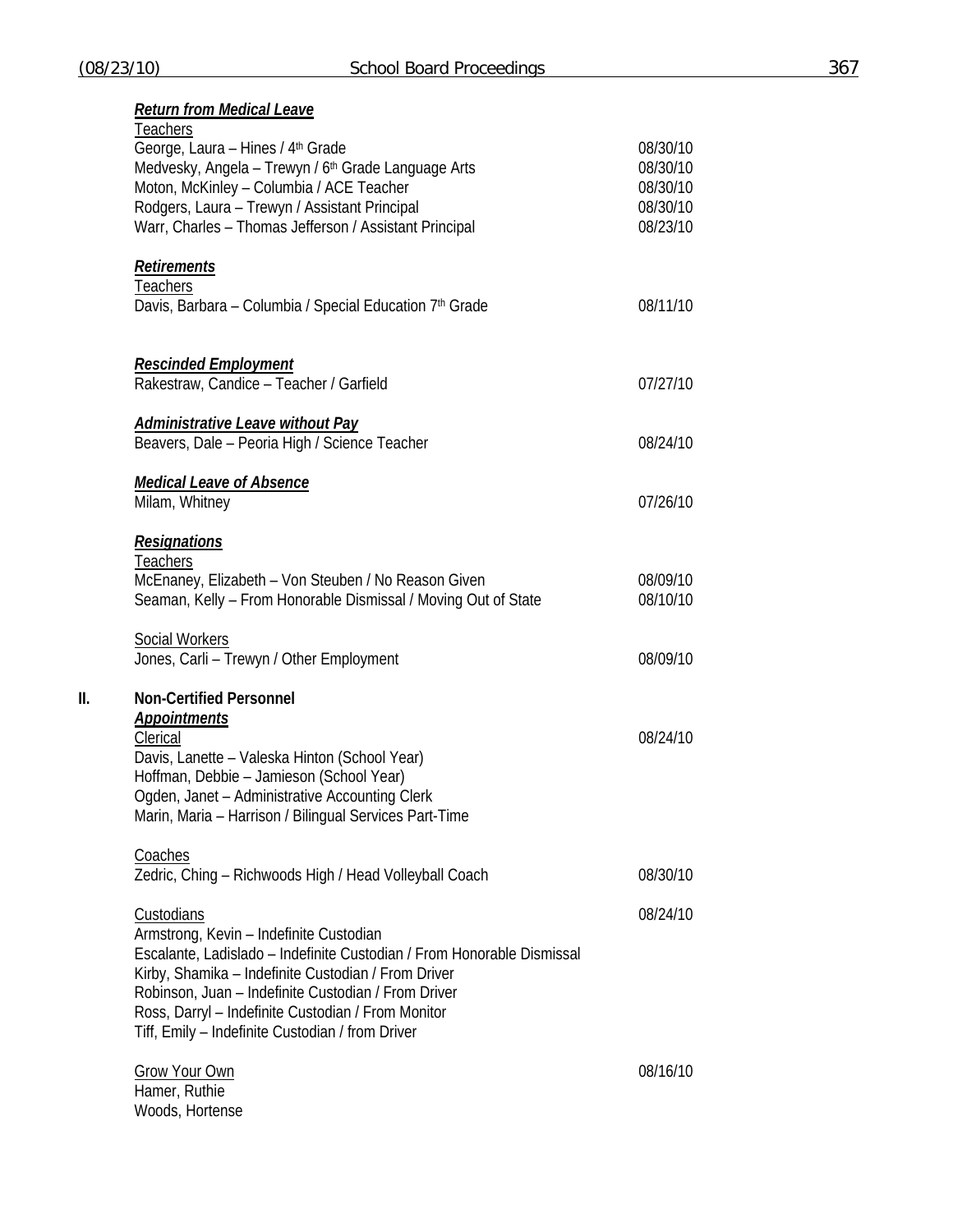| Job Coaches<br>Smith, Monica<br>Smith, Tasha                                                                                                                                                                                                                        | 08/24/10             |
|---------------------------------------------------------------------------------------------------------------------------------------------------------------------------------------------------------------------------------------------------------------------|----------------------|
| <b>Interpreters</b><br>Barnett, Holly - Woodrow Wilson<br>Evans, Susan - Harrison                                                                                                                                                                                   | 08/30/10             |
| <b>Maintenance</b><br>Chase, Bernie - General Maintenance<br>Turner, Michael - Special Maintenance                                                                                                                                                                  | 08/24/10<br>08/24/10 |
| <b>Off-Schedule Therapist</b><br>Walker, Danielle - Occupational Therapist / Developmental Center                                                                                                                                                                   | 08/30/10             |
| Paraprofessional<br>Walters, Kelly - Physical Therapist Assistant / Developmental Center                                                                                                                                                                            | 08/30/10             |
| <b>Study Hall Supervisor</b><br>Thornton, Timothy - Peoria High                                                                                                                                                                                                     | 08/30/10             |
| <b>Transportation</b><br>Brown, Carlos - Mechanic                                                                                                                                                                                                                   | 08/24/10             |
| <b>Tutors</b><br>Suarez, Ann - Holy Family                                                                                                                                                                                                                          | 10/01/10             |
| <b>Returned from Reduction in Force</b><br><b>Nurses</b><br>Berres, Margaret - Thomas Jefferson<br>Gould, Diane - Thomas Jefferson<br>Knecht, Molly - Thomas Jefferson<br>O'Neil, Sheryl - Richwoods High & Other Locations<br>San German, Susan - Thomas Jefferson | 08/30/10             |
| <b>Student Assistant Advisor (One Year Only)</b><br>DeMoss, Nicholas - Whittier<br>Hinkle, John - Columbia & Washington<br>King, Luann - Trewyn<br>Shaw, Arnitria - Von Steuben & Calvin Coolidge                                                                   | 08/30/10             |
| <b>Student Information Managers (One Year Only)</b><br>Stoller, Nikki - Franklin-Edison<br>Warr-Hightower, Cecilia - Rolling Acres & Mark Bills                                                                                                                     | 08/30/10             |
| Teacher Aides (One Year Only)<br>Booker, Nichola - TBD<br>Butler, Melinda - TBD<br>Comiskey, Anne - TBD<br>Couri, Grace - TBD<br>Daniels, Chris - TBD<br>Diodoardo, Linda - TBD<br>Duke, Lana - TBD                                                                 | 08/30/10             |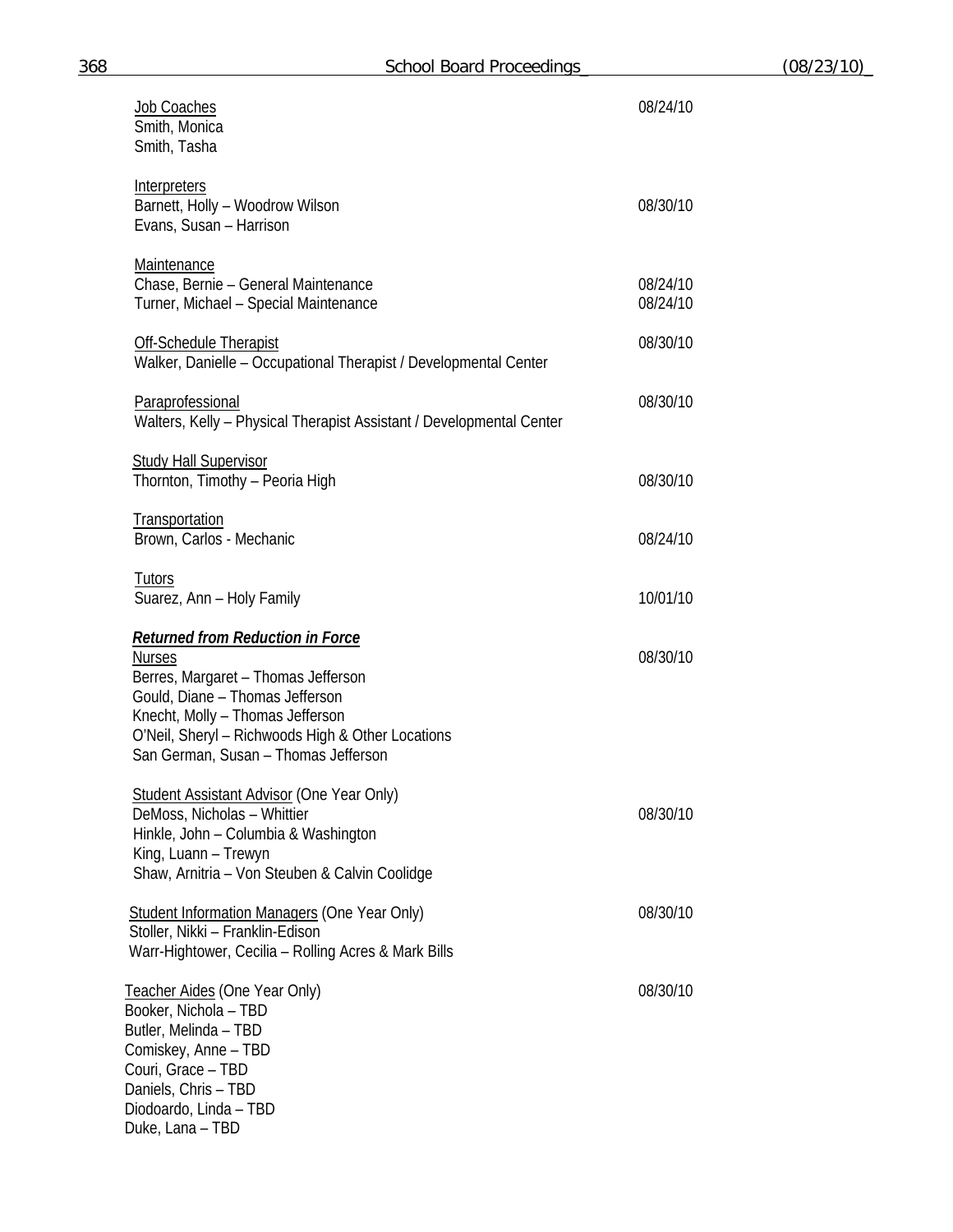| Edwards, Quentin - TBD                                     |          |
|------------------------------------------------------------|----------|
| Fluga, Julie - TBD                                         |          |
| Gwillim, Kirk - TBD                                        |          |
| Hines, Diane - TBD                                         |          |
| Jackson, Karen - TBD                                       |          |
| Jongerius, Sandra - TBD                                    |          |
| Joraanstad, Shawn - TBD                                    |          |
| Masonholder, Tabitha - TBD                                 |          |
| Morris, Latisha - TBD                                      |          |
| Nash, Latonya - TBD                                        |          |
| Owens, Roosevelt - TBD                                     |          |
| Parr, Stephanie – Valeska Hinton                           |          |
| Powell Sr., Eric - TBD                                     |          |
| Reardon, Kelly - TBD                                       |          |
| Springer, Misty - TBD                                      |          |
| Staples, Sharon - TBD                                      |          |
| Weldy, LaVerne - TBD                                       |          |
| Whittaker, Kathleen - TBD                                  |          |
| Yates, Mary - TBD                                          |          |
|                                                            |          |
| <b>Return to Work from Worker's Comp</b>                   |          |
| Custodian                                                  |          |
| Heath, Daniel - Irving                                     | 08/16/10 |
|                                                            |          |
| <b>Medical Leaves of Absences</b>                          |          |
| Clerical                                                   |          |
| Ash, Cynthia - Woodrow Wilson                              | 08/24/10 |
|                                                            |          |
| Custodian                                                  |          |
| Young, Kevin - Medical Leave                               | 07/26/10 |
|                                                            |          |
| <b>Retirements</b>                                         |          |
| <b>Cafeteria</b>                                           |          |
| Frakes, Mathilda - Disability Retirement                   | 07/30/10 |
|                                                            |          |
| Clerical                                                   |          |
| Harris, Sherry - Administrative Accounting Clerk / Payroll | 05/31/11 |
|                                                            |          |
| Custodian                                                  |          |
| Salem, John - Jamieson                                     | 08/27/10 |
|                                                            |          |
| <b>Resignations</b>                                        |          |
| Transportation                                             |          |
| Jackson, Jamie - Driver / Other Employment                 | 08/20/10 |
| Smith, Steven - Monitor / Other Employment                 | 06/02/10 |
|                                                            |          |
| Clerical                                                   |          |
| Munstedt, Lisa - Secretary to the Comptroller/Treasurer    | 08/12/10 |
|                                                            |          |
| <b>Teacher Aides</b>                                       |          |
| Craven, Katrina - Roosevelt                                | 08/11/10 |
| Harlan, Glenda - Trewyn                                    | 08/06/10 |
|                                                            |          |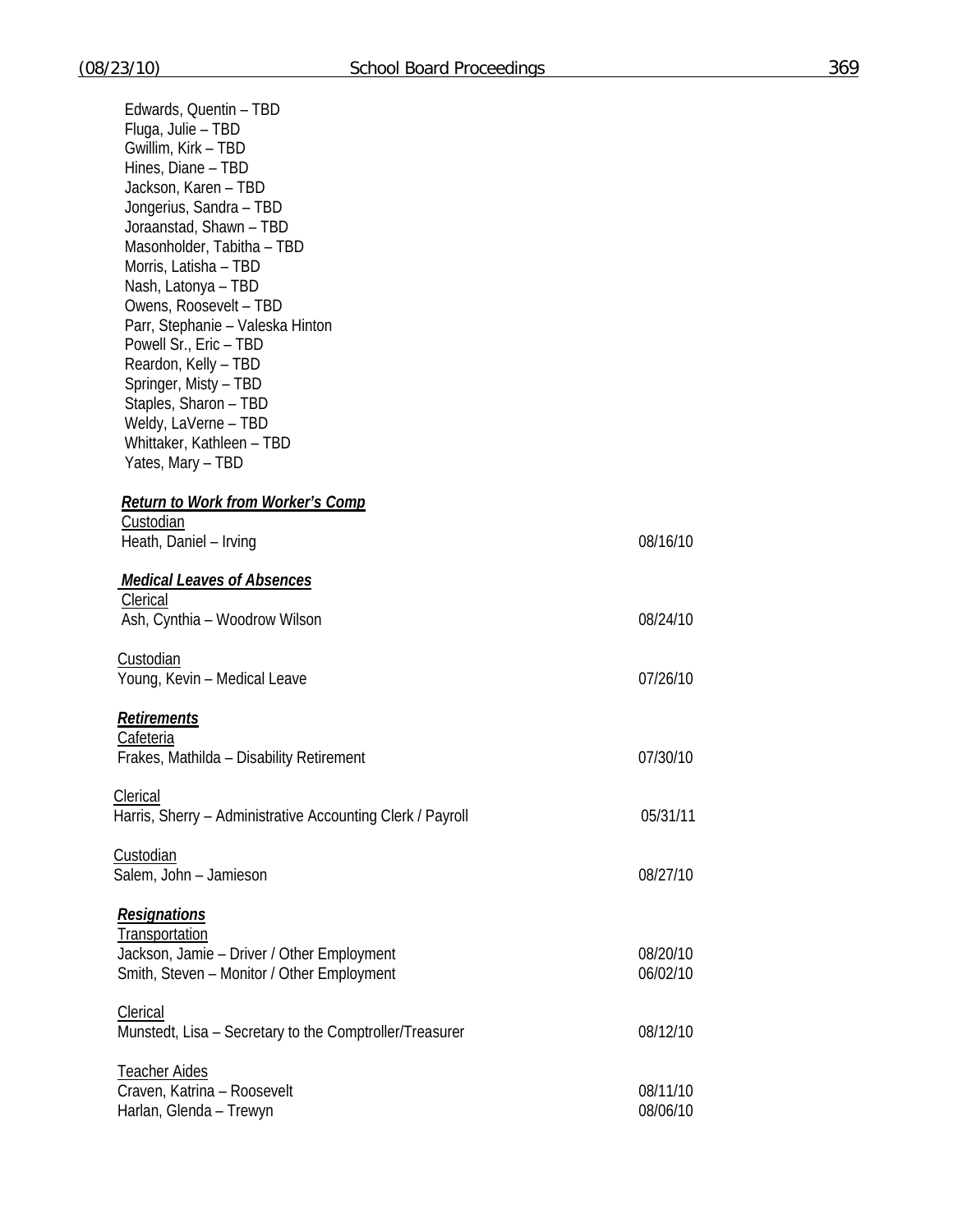| III. | <b>Certified Substitutes</b>                                 |          |
|------|--------------------------------------------------------------|----------|
|      | <b>Resignations</b>                                          |          |
|      | Teachers                                                     |          |
|      | Lunday, Cheryl – Not Returning for the 2010-2011 School Year | 08/17/10 |
|      | Schoch, Stephen - Other Employment                           | 08/09/10 |
|      | Scott, Emily - Other Employment                              | 08/13/10 |
|      |                                                              |          |
| IV.  | <b>Non-Certified Substitutes</b>                             |          |
|      | <b>Appointments</b>                                          |          |
|      | Clerical                                                     |          |
|      | Johnston, Teresa – From Honorable Dismissal                  | 08/24/10 |
|      |                                                              |          |
|      |                                                              |          |

### **Addendum**

 *Tenured Teacher Placements* 08/30/10 Brown, Gretchen – Glen Oak / 6th Grade Dollman, Lucinda – Valeska Hinton / Interventionist Prichard, Rebecca – Irving / Prep

TRAVEL REQUESTS – Moved by Stowell, seconded by Butler, that the Board of Education approve the travel requests as presented by the administration. (Copy is on file in the board secretary's office.)

On roll call, 7 ayes. Motion carried.

APPOINTMENT OF A FREEDOM OF INFORMATION OFFICER – Moved by Stowell, seconded by Butler, that the Board of Education approve Ms. Teri Dunn as its official FOIA officer, pursuant to the revised Illinois Freedom of Information Act.

On roll call, 7 ayes. Motion carried.

PEORIA CHARTER SCHOOL INITIATIVE, INC – FOOD SERVICE CONTRACT – Moved by Stowell, seconded by Butler, that the Food Service Contract, for school year 2010 – 2011, between the Board of Education, City of Peoria School District No. 150 and Peoria Charter School Initiative, Inc., a/k/a Quest Charter School ("Quest of Peoria") be approved.

On roll call, 7 ayes. Motion carried.

DISTRICT/SCHOOL WEBSITE CONTRACT – Moved by Stowell, seconded by Butler, that the Board of Education enter into a contract with Schoolwires, Inc. for website development and hosting for the entire District beginning October 1, 2010 and ending on June 30, 2011. The cost for this pro-rated agreement is \$35,430.30. This project requires yearly renewals which will be eligible for E-rate starting July 1, 2011.

On roll call, 7 ayes. Motion carried.

CIVIC CENTER CONTRACT - Moved by Stowell, seconded by Butler, that the Board of Education approve a Facility Lease Agreement for use of the Peoria Civic Center on Monday, August 30, 2010.

On roll call, 7 ayes. Motion carried.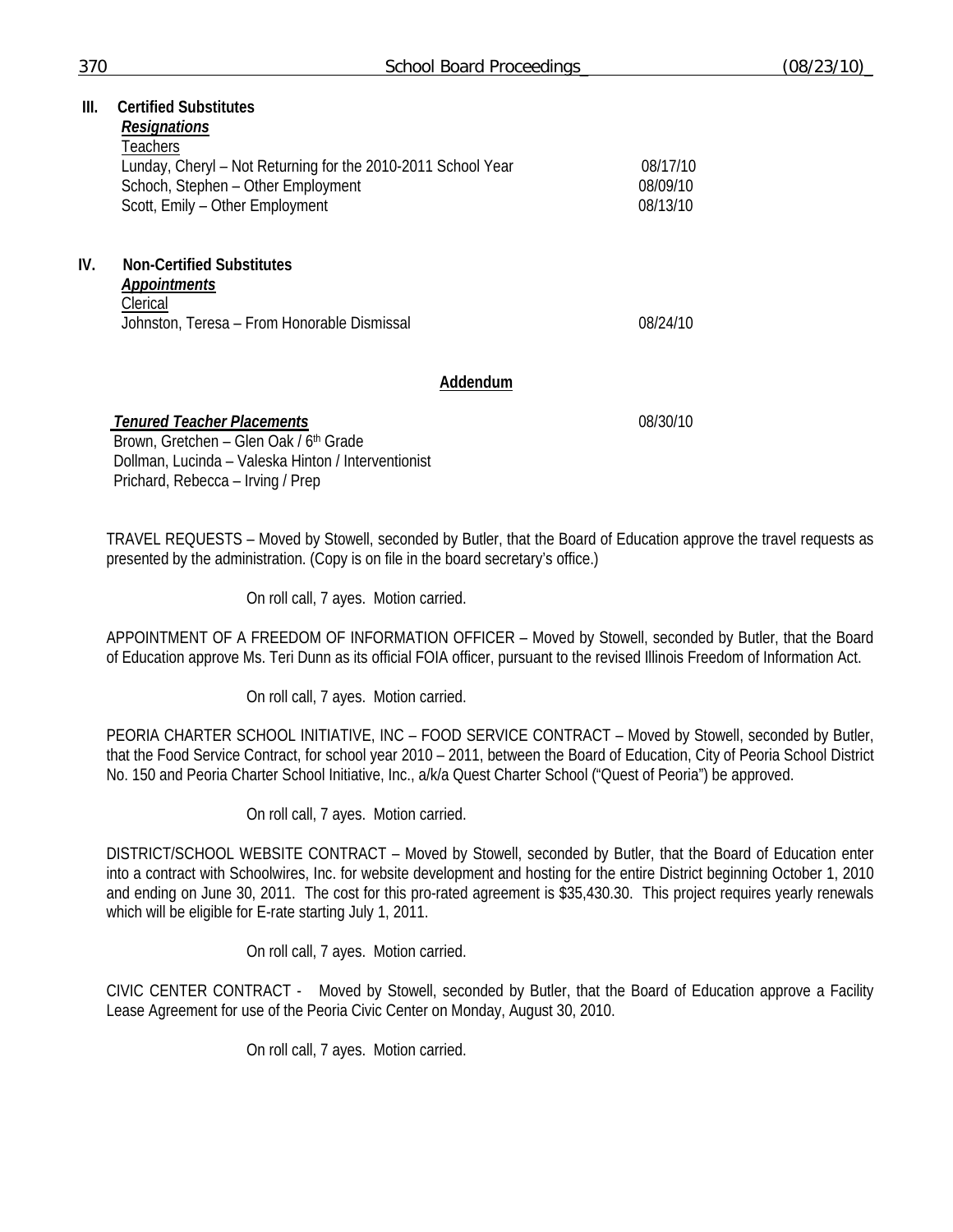LETTER OF AGREEMENT WITH ADVANCED MEDICAL TRANSPORT (AMT) - Moved by Stowell, seconded by Butler that the Board of Education of Peoria Public Schools District 150 enter into an agreement with Advanced Medical Transport (AMT) to provide ambulance service for all Peoria Public Schools District 150 home varsity football games at PPS Stadium and Richwoods Stadium for the 2010 football season.

On roll call, 7 ayes. Motion carried.

STUDENT FAMILY LIAISON CONTRACT – COUNSELING AND FAMILY SERVICES – Moved by Stowell, seconded by Butler that the Board of Education of Peoria Public Schools District 150 authorize the Administration to enter into an agreement with Counseling and Family Services to provide Student/Family Liaison services to students at Peoria Alternative High School effective August 31, 2010 through June 30, 2011.

On roll call, 7 ayes. Motion carried.

## **DELIBERATION AGENDA** - .

DISPLAY OF TENTATIVE BUDGET – Moved by Petelle, seconded by Butler, that the Board of Education discuss and display the 2010 – 2011 tentative budget.

A power point presentation of the 2010 – 2011 Tentative Budget was made by Dr. David Kinney – Comptroller-Treasurer, Michael McKenzie – Assistant Comptroller-Treasurer and Carla Eman – Business Manager. Questions were asked by members of the board and answered by the team of financial officers.

On roll call, 7 ayes. Motion carried.

P CARD CONTRACT - Moved by Stowell, seconded by Crawford, that the Board of Education approve an agreement with the Bank of Montreal to establish a procurement card program in accordance with Board Policy 4:55.

On roll call, 7 ayes. Motion carried.

ADJOURNMENT – Mrs. Wolfmeyer adjourned the regular meeting at 8:29 p.m.

 Joan L. Bastian Board Secretary

ATTEST:

Debbie L. Wolfmeyer Board President